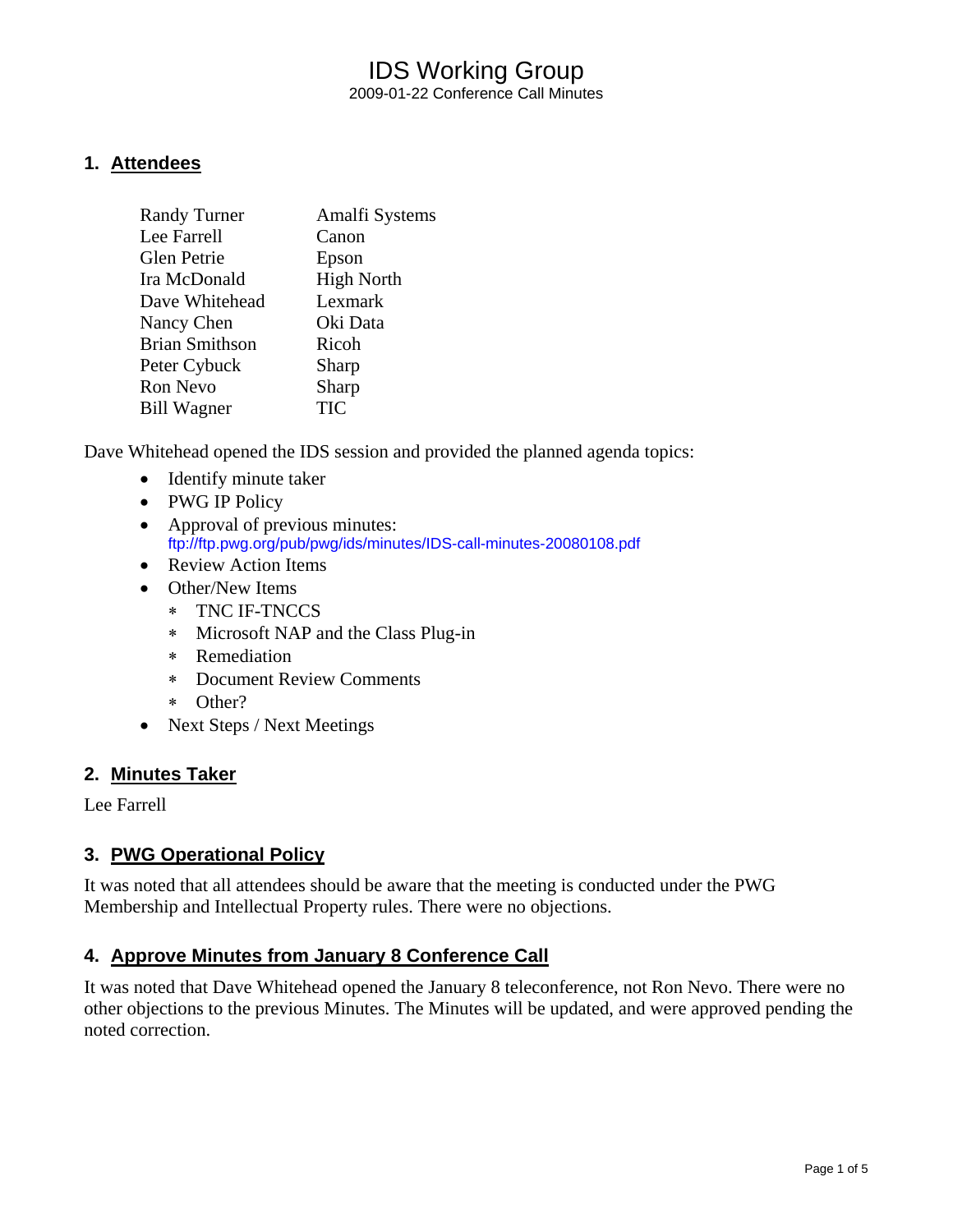2009-01-22 Conference Call Minutes

# **5. Review Action Items**

ACTION: Randy Turner will try to find other contacts that would be willing to work with the PWG to help deploy NEA health assessment. (Juniper, Symantec, Cisco are suggested candidates.) Is someone willing to sit down with the PWG and "have discussions"?

- → *Still needs to pursue this further. No new information to report.*
- → *ONGOING*

ACTION: Randy Turner will post the Microsoft name(s) for the PWG to make contact with regard to logo requirements.

→ *Randy has a name (Justin Hitchins) for the logo requirements. No contact information yet, though.* 

→ *OPEN* 

ACTION: Joe Murdock will add NAP protocol information to document and update the conformance section.

→ *OPEN* 

ACTION: Brian Smithson will update and re-write the Network Access Protection Protocol Binding document, taking into account the comments from the October meeting and the comments that Dave Whitehead has posted.

→ *OPEN* 

ACTION: Ron Nevo and Dave Whitehead will update the IDS Wiki pages to reflect current status.

→ *Ron is asking for feedback on what was generated.* 

→ *OPEN* 

ACTION: Joe Murdock will include sequence diagrams as illustrative examples for the NAP binding document.

→ *OPEN* 

ACTION: Peter Cybuck will examine the NIST standards for insight or material on secure time. → *CLOSED* 

ACTION: Dave Whitehead will examine the NTP standard (RFC 4330) for insight or material on secure/authenticated time. (There is a reference to MIL-03 which should be followed.)

→ *CLOSED* 

ACTION: Randy Turner will follow up with Microsoft to ask if they will recognize a class plugin for NAP.

→ *Done with Microsoft Printing Group, but still needs to occur with NAP Group.* 

→ *CLOSED*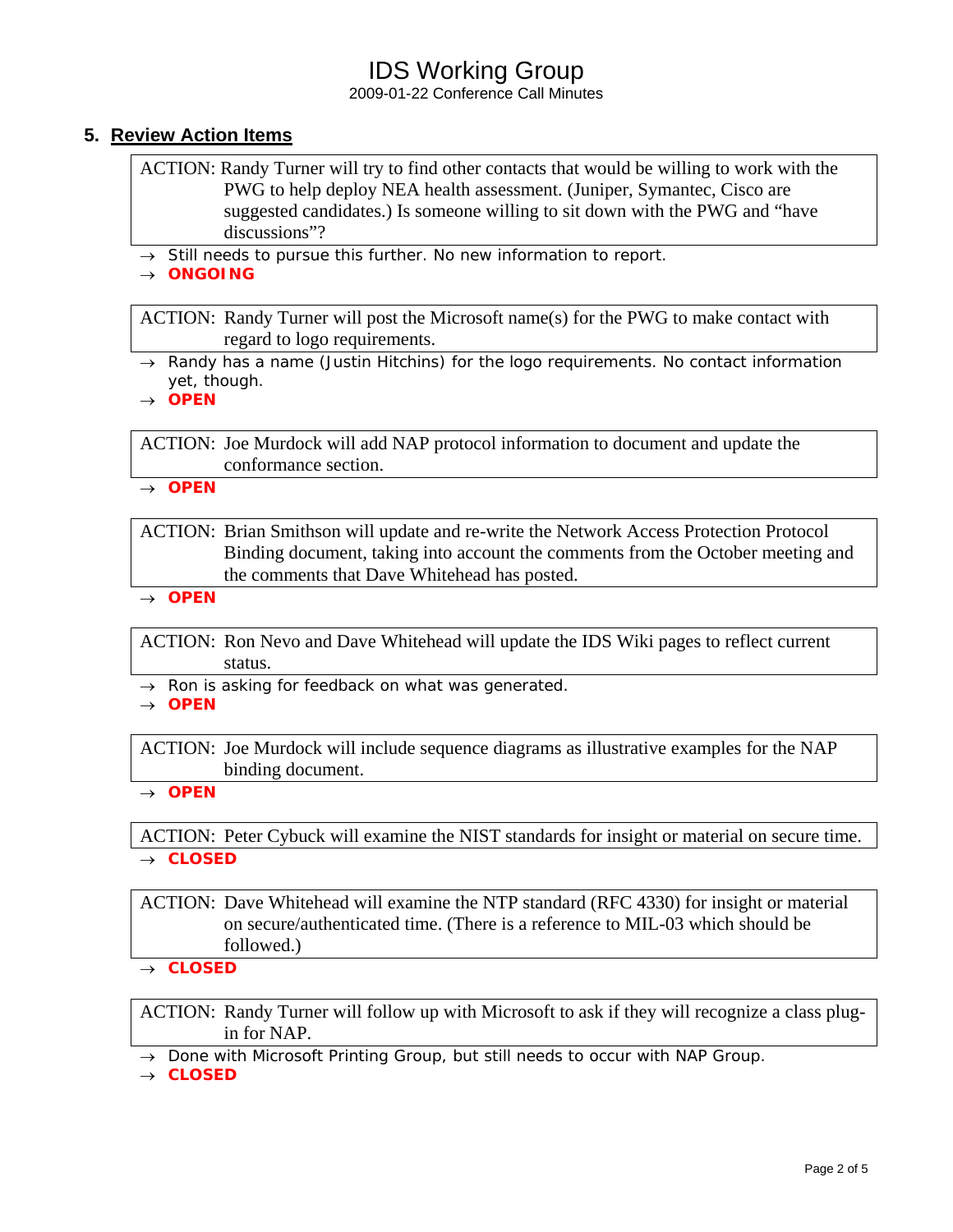2009-01-22 Conference Call Minutes

# ACTION: Dave Whitehead will coordinate with Randy Turner to generate a proposal to Microsoft on proceeding with obtaining NAP information on what they envision would be the content of a profile—including remediation. Need to identify the appropriate point of contact within Microsoft.

→ *OPEN* 

ACTION: Everyone will review the latest Attributes document draft prior to the next teleconference, and prepare comments for discussion.

→ *No one has prepared any comments, but Nancy had a question.* 

→ *OPEN* 

ACTION: Jerry Thrasher will change the term "secure time" to "authenticated time" throughout the Attributes document.

→ *OPEN* 

# **6. Secure/Authenticated Time**

Ira pointed out that the NIST-supported time offered over the internet has a 50msec skew. Peter suggested that this should be sufficient for any kind of audit trail purposes. For anything better, he thinks a network appliance would need to implement it, not the MFD.

Ira noted that the IDS requirement for "secure time" (to be changed to "authenticated time") would not be fulfilled with this approach.

As Ira suggested at the previous teleconference, it was repeated that we should not require the MFD to independently be responsible for obtaining authenticated time, but should rely on the network (i.e., some network appliance) to provide this capability.

Randy said that the time should be required from a trusted source, and the time should be obtained via a secure protocol.

Randy mentioned the IETF TICTOC activity as interesting reference material.

It was suggested that a survey of alternatives of supplying secure time should be done, resulting in a recommendation for possible solutions.

ACTION: Ron Nevo will examine which time protocols could be used for providing authenticated time with high integrity, and make appropriate recommendations.

→ *NEW*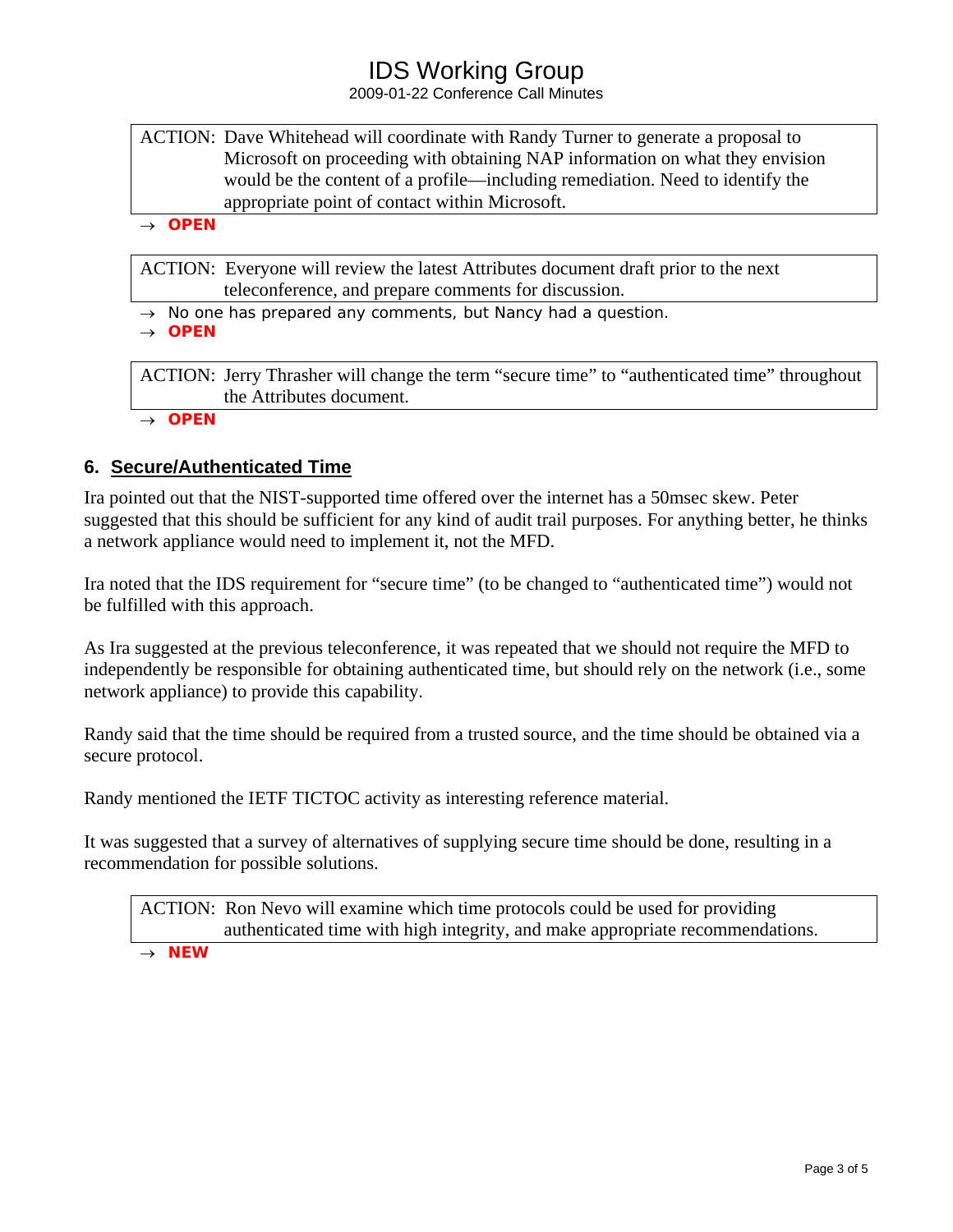2009-01-22 Conference Call Minutes

# **7. Microsoft NAP and the Class Plug-in**

Randy has had some e-mail discussions with the Microsoft Printing team about a class plug-in. He summarized two main points:

- They understand the value of a class plug-in as it pertains to NAP.
- Anything regarding NAP and hardcopy devices is out of scope for the Microsoft Printing team, and it is suggested that the PWG should be talking to the NAP team. No NAP team point of contact was provided.

Randy said he will follow up to find a point of contact within the Microsoft NAP group.

# **8. Quarantine State**

Nancy raised the question about whether the mapping of a [required] Quarantine State attribute described in the TNC SOH document should be in the Attributes document or the Binding document.

She also wonders whether the NEA has a similar attribute.

|                   | ACTION: Nancy Chen will identify a specific issue that she has found with regard to the |
|-------------------|-----------------------------------------------------------------------------------------|
|                   | Quarantine State attribute in the TNC SOH document, and will post it (and any           |
|                   | recommendations) to the e-mail list.                                                    |
| $\rightarrow$ NEW |                                                                                         |

ACTION: Everyone will consider the Quarantine State attribute issue that Nancy Chen has raised and will provide recommendations for resolving.

→ *NEW* 

# **9. Remediation**

Before the meeting time elapsed, Dave requested the group to consider the following question:

Are there any common remediation steps that we can document?

### **Document Review Comments**

There was no time for this topic.

### **10. Next Teleconference**

February 5, 1:00pm EST.

# **11. Summary of New Action Items**

In addition to the existing OPEN Actions Items, the following new items were generated:

ACTION: Ron Nevo will examine which time protocols could be used for providing authenticated time (with high integrity), and make appropriate recommendations.